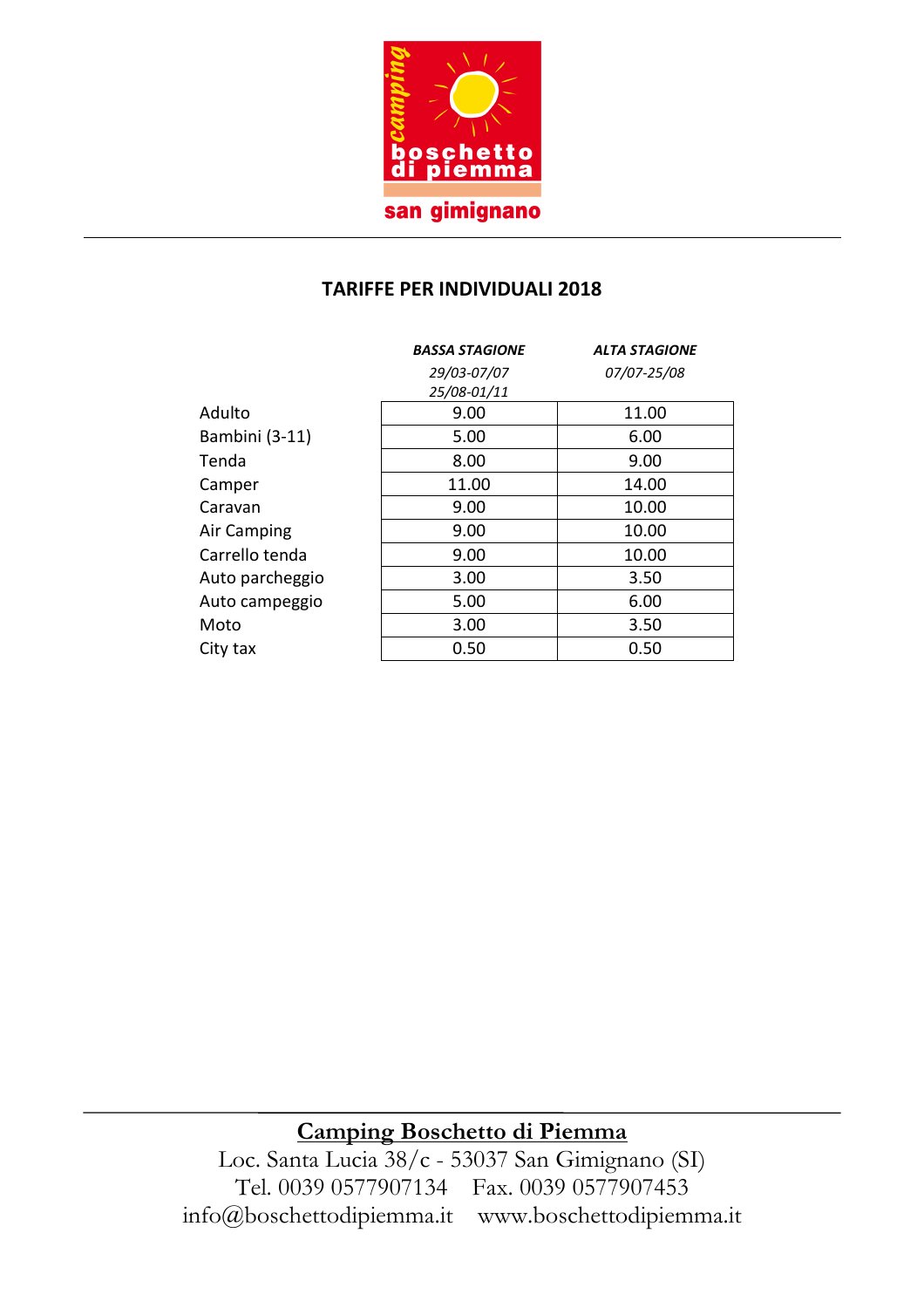

## **Room, Mobile Homes and NavajoTent Price List 2018**

|                                          | <b>LOW SEASON</b><br>29/03-28/04<br>05/05-02/06<br>01/09-01/11 | <b>MIDDLE SEASON</b><br>28/04-05/05<br>02/06-07/07<br>25/08-01/09 | <b>HIGH SEASON</b><br>07/07-25/08                     |
|------------------------------------------|----------------------------------------------------------------|-------------------------------------------------------------------|-------------------------------------------------------|
| Room 3 pax                               | €40,00                                                         | € 50,00                                                           | € 60,00                                               |
| no kitchen<br>Room 3 pax<br>with kitchen | € 20,00 uso singola<br>€45,00<br>€ 20,00 uso singola           | € 25,00 uso singola<br>€ 55,00<br>€ 25,00 uso singola             | € 35,00 uso singola<br>€ 70,00<br>€ 35,00 uso singola |
| Mobilehome<br>2 pax                      | €45,00                                                         | € 60,00                                                           | € 80,00                                               |
| Mobilehome<br>$3/5$ pax                  | € 65,00                                                        | € 85,00                                                           | € 115,00                                              |
| Mobilehome<br>$6/7$ pax                  | € 75,00                                                        | € 100,00                                                          | € 135,00                                              |
| Navajo Tent<br>6 pax $(22/4 - 17/9)$     | €45,00                                                         | € 60,00                                                           | € 85,00                                               |

### **EXTRA**

Airco  $\epsilon$  6.00 per day (included in low and medium season); Bed linen  $\epsilon$  6.00 per person (included in low and medium season); Baby kit € 4.00 per day; Final cleaning € 30,00 (included in low and medium season).

#### **SPECIAL OFFERS**

Low season 7=5 14=10 21=14 Middle season 7=6 14=12

#### **MINIMUM STAY**

In high season minimum 3-nights-stay

#### **City tax: 0,50 euro per person per day**

**Camping Boschetto di Piemma** 

Loc. Santa Lucia 38/c - 53037 San Gimignano (SI) Tel. 0039 0577907134 Fax. 0039 0577907453 info@boschettodipiemma.it www.boschettodipiemma.it